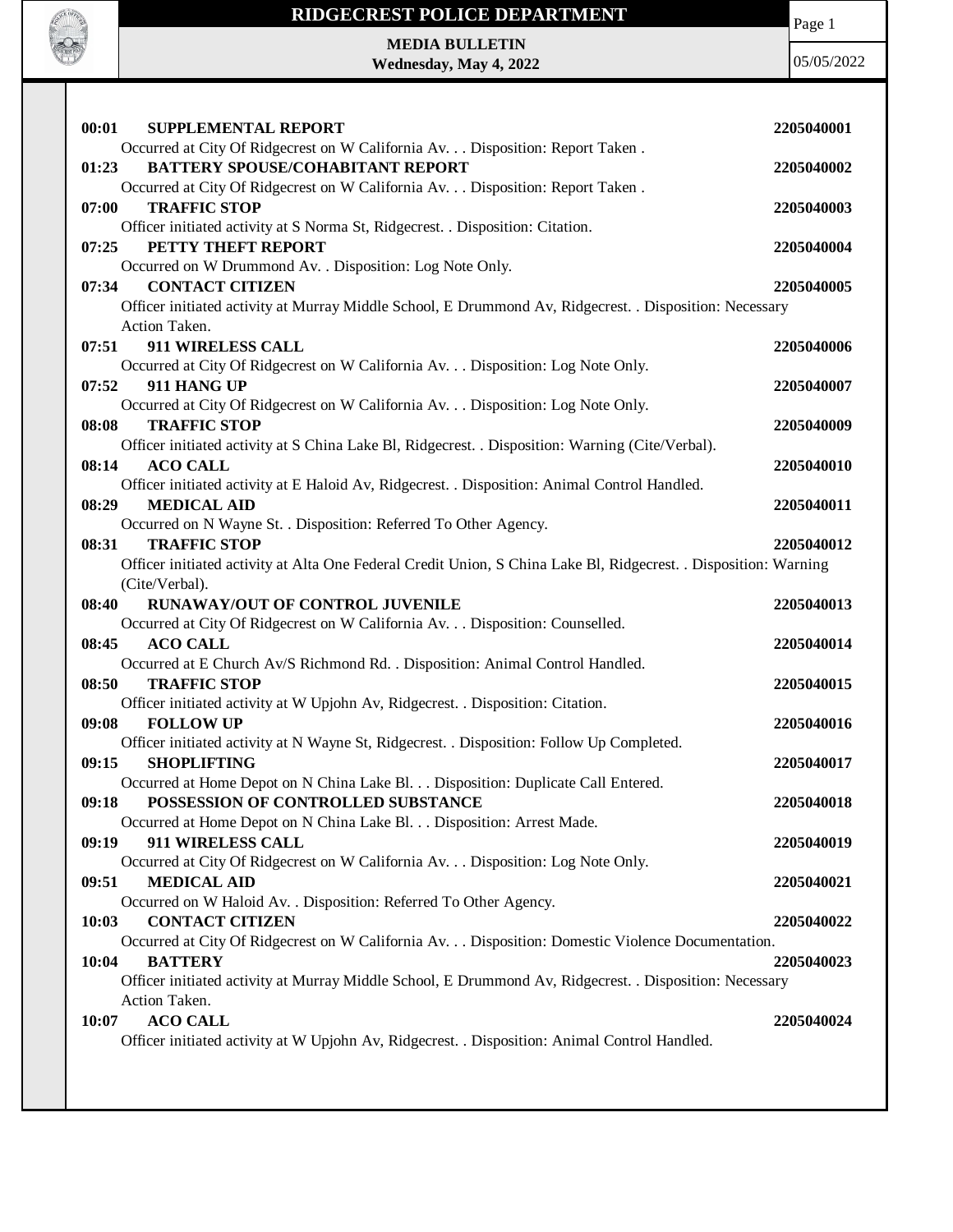

## **RIDGECREST POLICE DEPARTMENT**

Page 2

## **MEDIA BULLETIN Wednesday, May 4, 2022**

05/05/2022

| 10:19<br><b>ACO CALL</b>                                                                                                    | 2205040025 |
|-----------------------------------------------------------------------------------------------------------------------------|------------|
| Officer initiated activity at E Robertson Av, Ridgecrest. . Disposition: Animal Control Handled.                            |            |
| 10:20<br><b>WELFARE CHECK</b><br>Occurred on N Oasis Dr. . Disposition: Information Provided.                               | 2205040026 |
| 10:21<br><b>FOLLOW UP</b>                                                                                                   | 2205040027 |
| Officer initiated activity at Travelodge, S China Lake Bl, Ridgecrest. . Disposition: Follow Up Completed.                  |            |
| <b>VEHICLE RELEASE</b><br>10:27                                                                                             | 2205040028 |
| Occurred at City Of Ridgecrest on W California Av. Disposition: Necessary Action Taken.                                     |            |
| <b>SUSPICIOUS CIRCUMSTANCES</b><br>10:32                                                                                    | 2205040029 |
| Occurred on S McCall St. . Disposition: Unable To Locate.                                                                   |            |
| <b>ACO CALL</b><br>10:33                                                                                                    | 2205040030 |
| Officer initiated activity at W Benson Av, Ridgecrest. . Disposition: Animal Control Handled.                               |            |
| 10:35<br><b>FOLLOW UP</b>                                                                                                   | 2205040031 |
| Officer initiated activity at N Alvord St, Ridgecrest. . Disposition: Follow Up Completed.                                  |            |
| 10:44<br><b>FOLLOW UP</b>                                                                                                   | 2205040032 |
| Officer initiated activity at N Alvord St, Ridgecrest. . Disposition: Follow Up Completed.                                  |            |
| 11:07<br><b>GRAFFITI</b>                                                                                                    | 2205040033 |
| Officer initiated activity at Kwik Serv, N Norma St, Ridgecrest. . Disposition: Necessary Action Taken.                     |            |
| 11:22<br><b>MEDICAL AID</b>                                                                                                 | 2205040034 |
| Occurred on N Peg St. . Disposition: Referred To Other Agency.                                                              |            |
| 11:35<br><b>GRAFFITI</b>                                                                                                    | 2205040035 |
| Officer initiated activity at N Norma St, Ridgecrest. . Disposition: Necessary Action Taken.<br><b>INFORMATION RECEIVED</b> |            |
| 11:36                                                                                                                       | 2205040036 |
| Occurred on W Moyer Av. . Disposition: Information Received.<br>PRISONER TRANSPORT<br>12:27                                 | 2205040037 |
| Occurred at City Of Ridgecrest on W California Av. Disposition: Necessary Action Taken.                                     |            |
| <b>INFORMATION</b><br>12:42                                                                                                 | 2205040038 |
| Occurred at City Of Ridgecrest on W California Av. Disposition: Necessary Action Taken.                                     |            |
| 12:42<br><b>INFORMATION RECEIVED</b>                                                                                        | 2205040039 |
| Occurred on W Robertson Av. . Disposition: Information Received.                                                            |            |
| 12:49<br><b>WELFARE CHECK</b>                                                                                               | 2205040040 |
| Occurred on N Wayne St. . Disposition: Checks Ok.                                                                           |            |
| 13:12<br><b>TRAFFIC STOP</b>                                                                                                | 2205040041 |
| Officer initiated activity at S Silver Ridge St, Ridgecrest. . Disposition: Warning (Cite/Verbal).                          |            |
| 13:23<br><b>CONTACT CITIZEN</b>                                                                                             | 2205040042 |
| Occurred at Murray Middle School on E Drummond Av. Disposition: Report Taken.                                               |            |
| <b>SUSPICIOUS PERSON</b><br>13:33                                                                                           | 2205040043 |
| Occurred at W Felspar Av/N Norma St. . Disposition: Checks Ok.                                                              |            |
| <b>MEDICAL AID</b><br>13:49                                                                                                 | 2205040044 |
| Occurred on S Karin St. . Disposition: Referred To Other Agency.                                                            |            |
| <b>JUVENILE PROBLEM</b><br>13:57                                                                                            | 2205040045 |
| Officer initiated activity at Murray Middle School, E Drummond Av, Ridgecrest. . Disposition: Necessary<br>Action Taken.    |            |
| AUDIBLE ALARM/RP OTHER THAN ALARM CO<br><b>14:00</b>                                                                        | 2205040046 |
| Occurred on S Norma St. . Disposition: Referred To Other Agency.                                                            |            |
| <b>CONTACT CITIZEN</b><br>14:38                                                                                             | 2205040047 |
| Occurred at City Of Ridgecrest on W California Av. Disposition: Information Provided.                                       |            |
|                                                                                                                             |            |
|                                                                                                                             |            |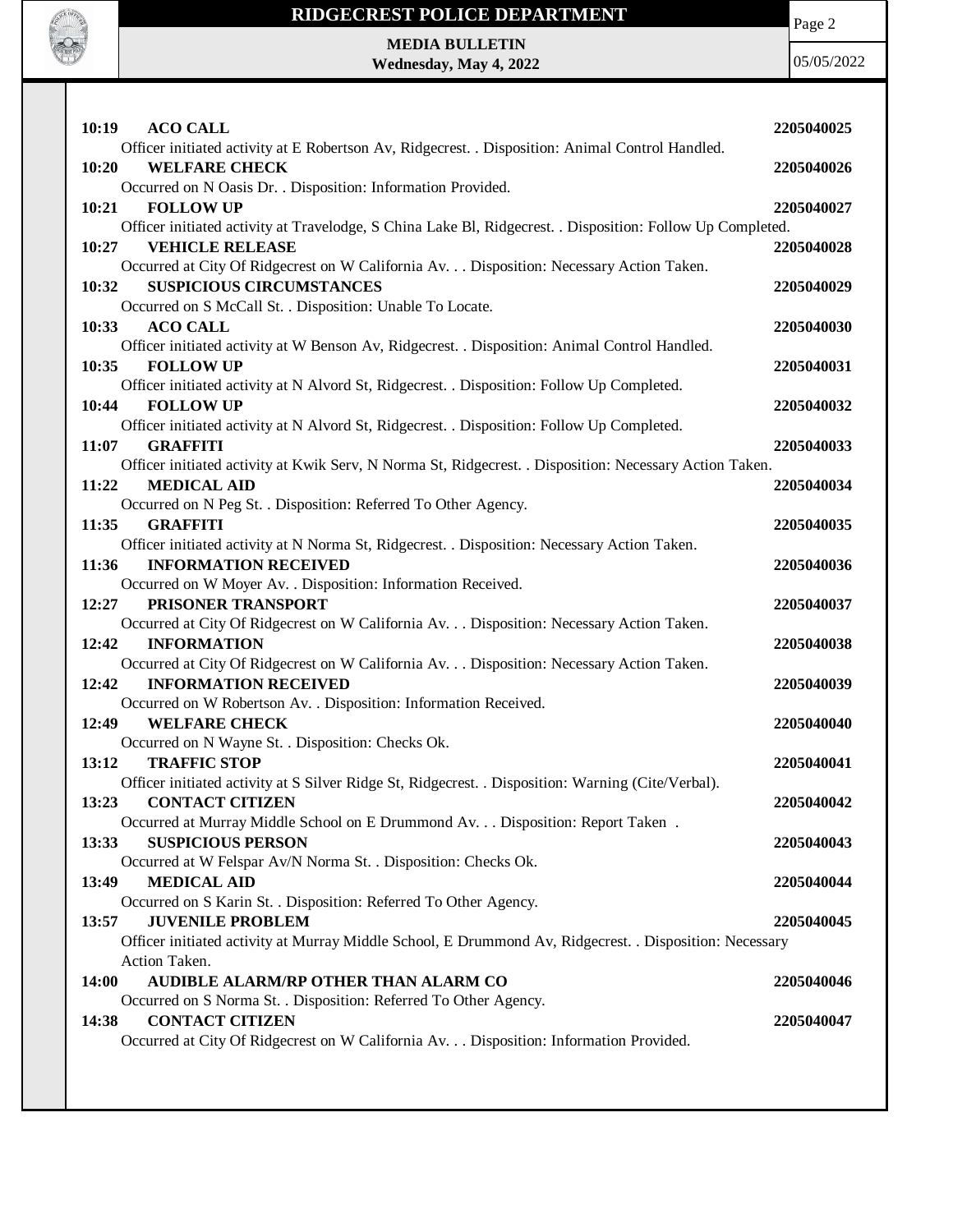